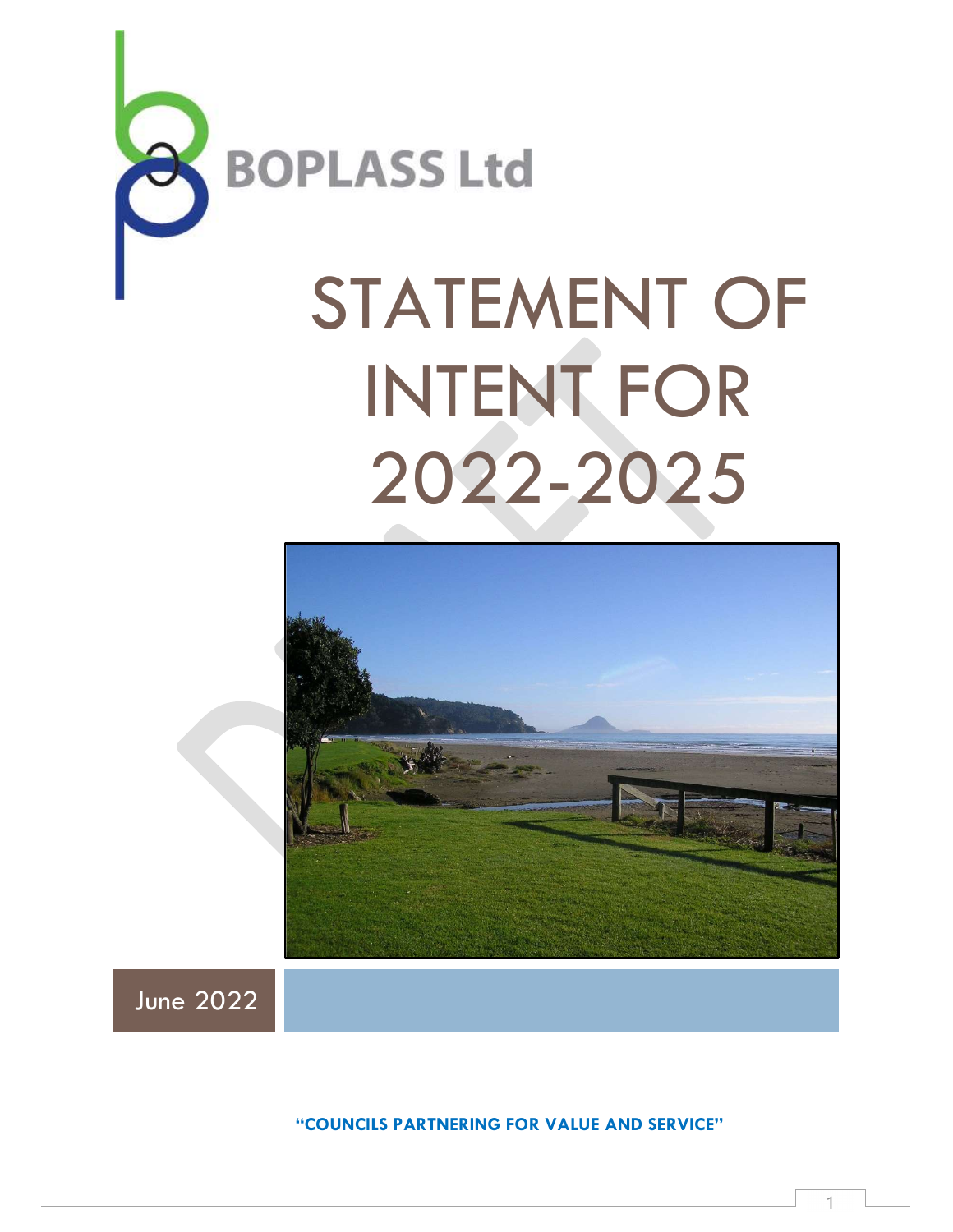#### 1. Introduction

This Statement of Intent (SOI), developed under Schedule 8 of the Local Government Act 2002:

- Declares a public statement of the activities and intentions of BOPLASS Ltd and the objectives to which those activities will contribute.
- Provides an opportunity for the shareholders to influence the direction of BOPLASS Ltd, and
- Provides a basis for the accountability of the Directors to the Shareholders for the performance of BOPLASS Ltd.
- Covers BOPLASS Ltd and any subsidiary company established in pursuance of the objectives herein.

#### 2. Background

The councils that operate within the Bay of Plenty and Gisborne Regions have formed a Council Controlled Organisation (CCO) to investigate, develop and deliver Joint Procurement and Shared Services projects where delivery is more effective for any combination of some or all of the councils.

Benefits that can be achieved through collaboration are:

- improved levels and quality of service;
- a co-ordinated and consistent approach to the provision of services;
- reductions in the cost of support and administrative services;
- **•** opportunities to develop new initiatives;
- economies of scale resulting from a single entity representing many councils in procurement.

These benefits and opportunities can apply to all councils irrespective of location or size.

Business processes, information architectures and functional tools differ in each council to varying degrees. The BOPLASS strategies facilitate a journey of progressive development using the approach identified in the BOPLASS Strategy and Action Plan to:

- enhance the capability to collaborate;
- encourage the elimination of barriers to collaborative action; and
- identify services that deliver viable business cases.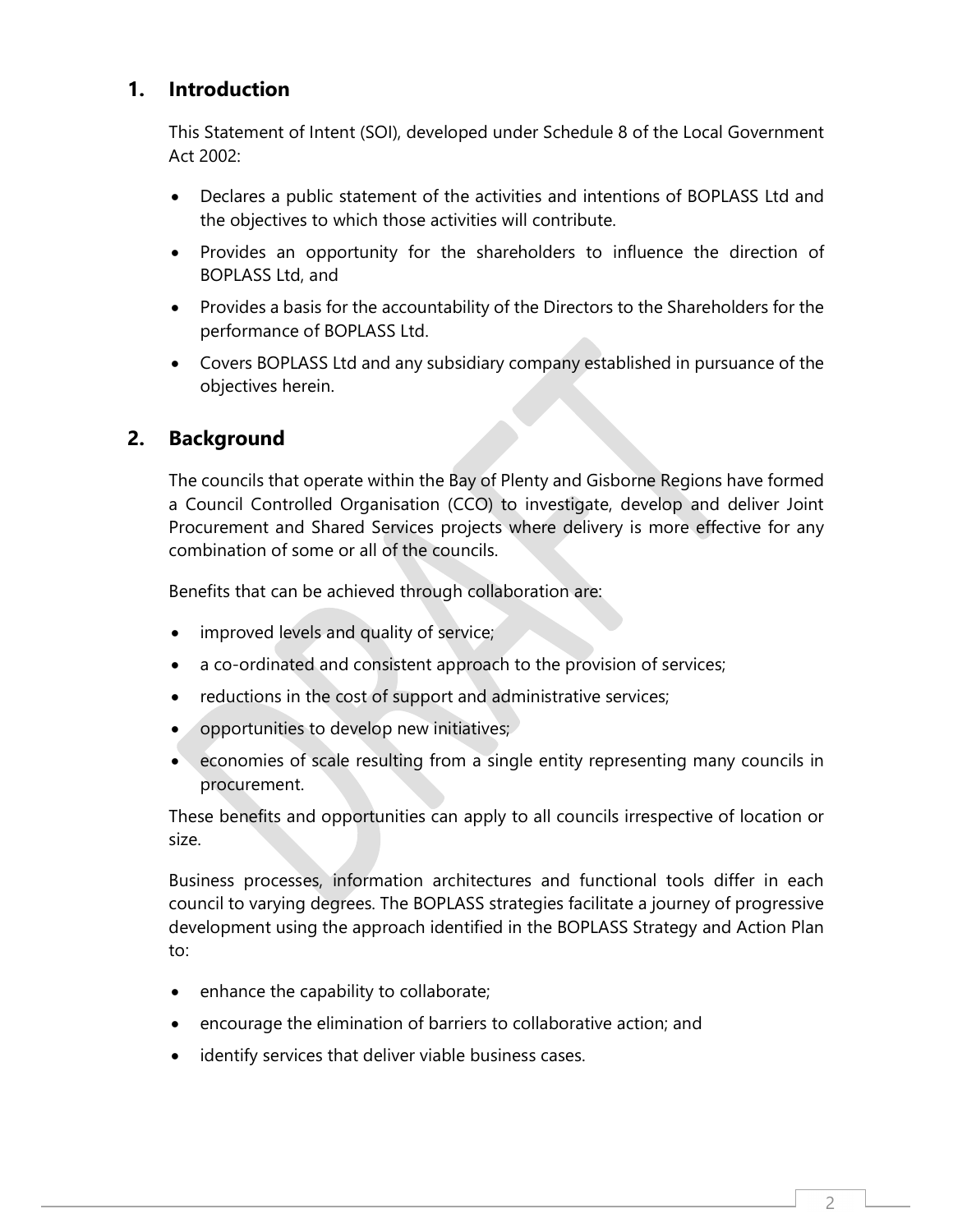A generic sequence or stages of collaboration between multiple councils is followed to develop Shared Services, as shown in Figure 1.



Many of the BOPLASS Joint Procurement projects have supported the development of standard products, services or solutions across the councils. These standards assist in creating a foundation for the delivery of collaboration within the councils.

Examples of Joint Procurement and collaborative projects are:

- Infrastructure Insurance
- Collective Training
- Aerial Imagery and LiDAR
- Provincial Growth Fund Co-funding for LiDAR Capture
- Standardised Community Engagement App
- Lone Worker Field Solutions
- Robotic Process Automation
- Accounts Payable Automation Software
- Print Media Licencing
- Insurance Valuations
- Contractor Online Inductions
- Health and Safety Management Software •
- Radio Telephony (RT) Strategy
- Solid Waste Management
- Insurance Forums
- Health and Safety Inter-Council Audits
- Asbestos Protocols
- Sustainable Public Procurement
- Health and Safety Benchmarking
- Video Conferencing Services
- Council Library and Cloud Services
- Inter-Council Network (ICN) Review, Redesign and Renegotiation
- Debt Collections
- Collaboration Portal
- Capital Construction and Civil Works Projects
- Fortigate Firewall Services
- Wireless WAN
- Inter-LASS Collaboration
- Human Resources Information Systems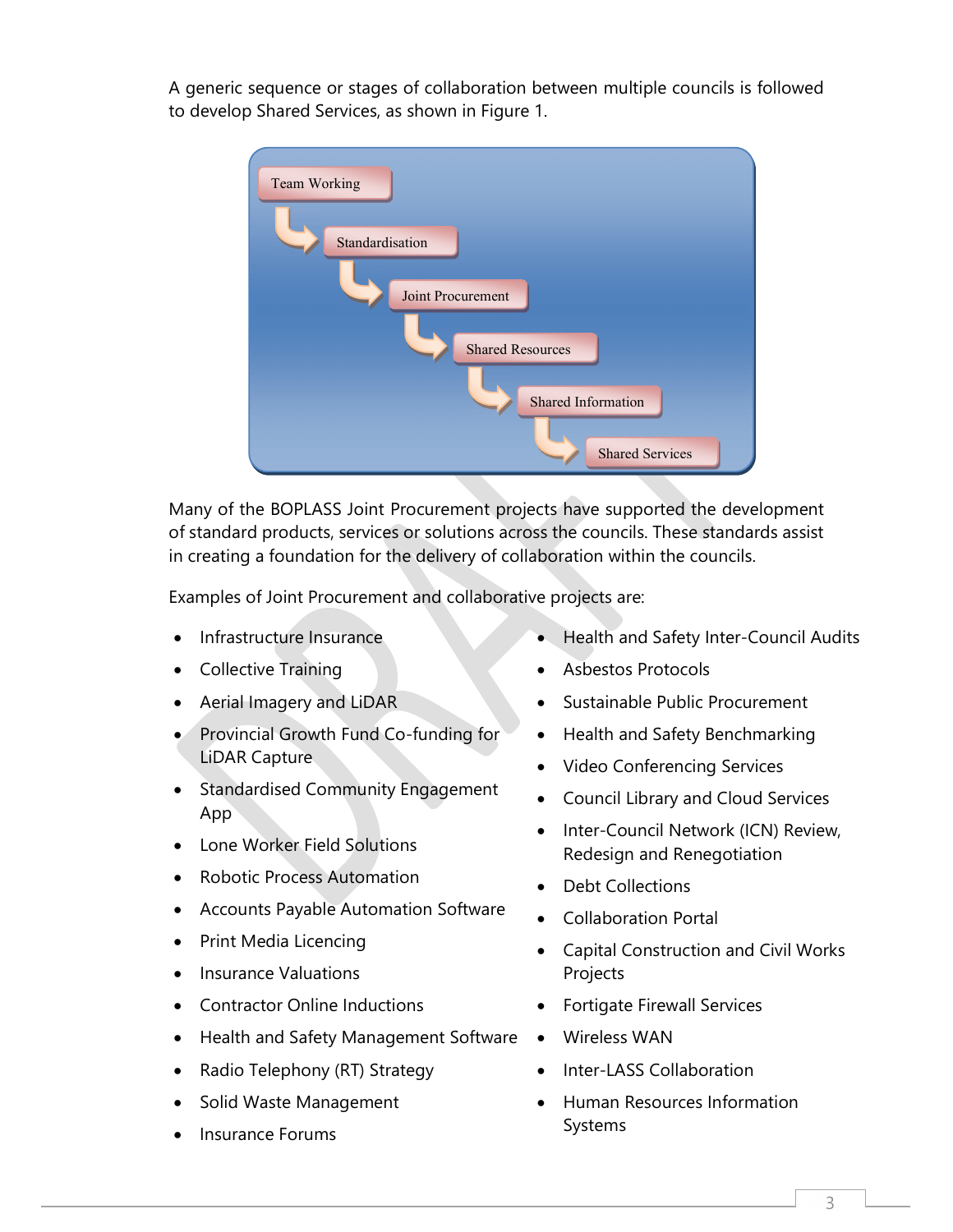#### 3. Our Vision

#### "COUNCILS PARTNERING FOR VALUE AND SERVICE"

#### 4. Objectives of BOPLASS Ltd

Working together with the full support and involvement of staff, we will provide benefit to councils and their stakeholders through improved levels of service, reduced costs, improved efficiency and/or increased value through innovation.

These will be achieved primarily through:

#### Joint Procurement

Being the procurement of services or products by two or more councils from an external provider regardless of whether the service is paid for through BOPLASS or individually by participating councils.

#### Shared Services

Being the participation of two or more councils in the provision of a common service which may be jointly or severally hosted.

#### 5. Nature and Scope of Activities

The principle nature and scope of the activities of BOPLASS Ltd is to:

- Use Joint Procurement to add value to goods and services sourced for its constituent councils.
- Establish the underlying technology, framework, platform and policies to enable and support collaboration.
- Facilitate initiatives that benefit councils and their stakeholders through improved levels of service, reduced costs, improved efficiency, innovation and/or increased value.
- Pursue best practice in the management of all activities to obtain best value and minimise risk.
- Demonstrate fiduciary responsibility by ensuring that its activities are adequately funded from savings achieved, levies, council contributions, or Government funding where available.
- Allow other councils or organisations to participate in its activities where this will benefit its constituent councils directly or indirectly.
- Actively monitor and engage with Shared Service developments across the public sector to identify opportunities for further development and establishing best practice.
- Represent the collective views of its Shareholders in matters with which it is associated.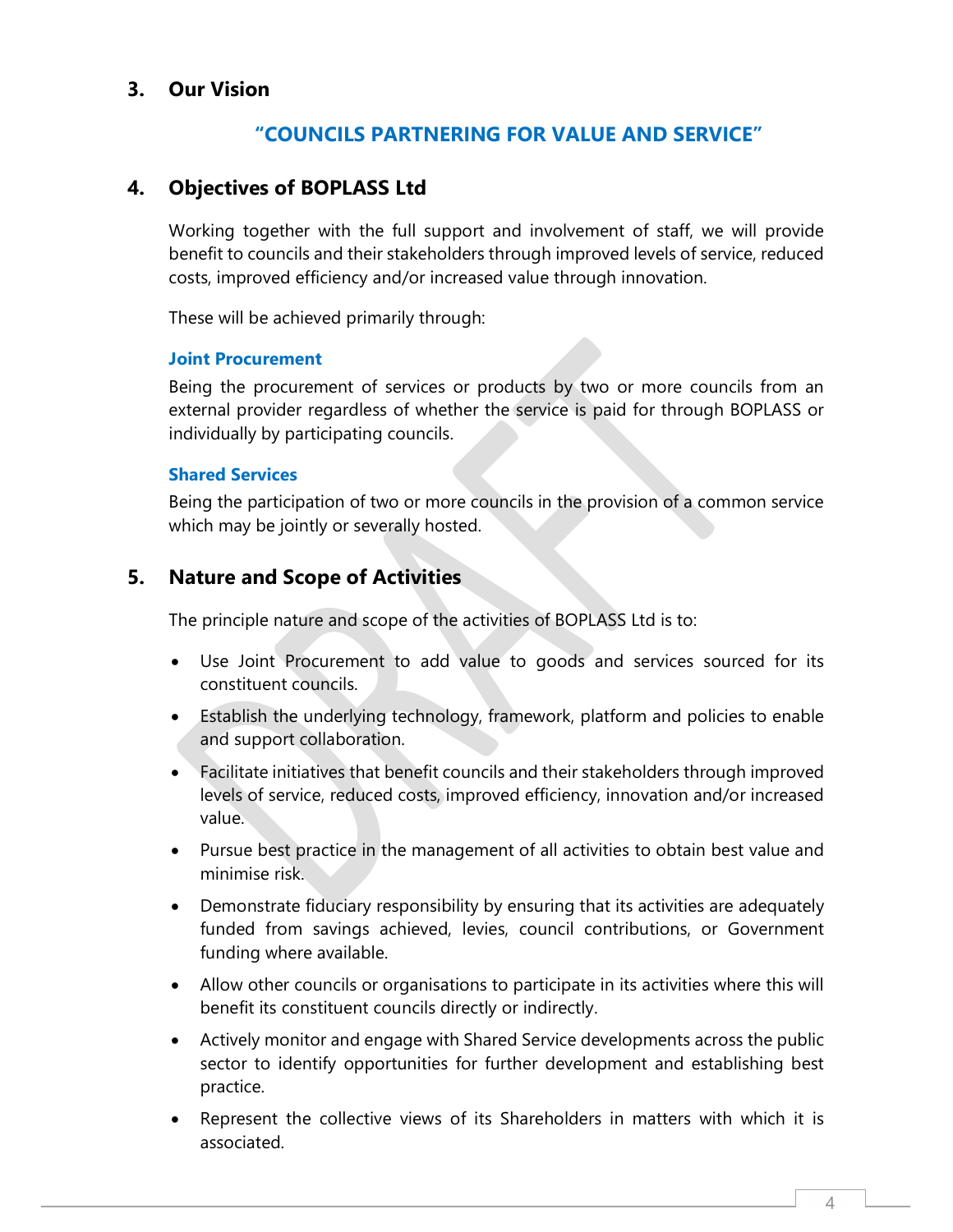#### 6. Governance

BOPLASS Ltd will conduct itself in accordance with its Constitution, its annual Statement of Intent, and the provisions of the Companies Act 1993 and the Local Government Act 2002.

The Company is governed by its Directors. To ensure total synergy between the Company's activities and its council shareholders' activities, nine Directors are also the current Chief Executives of their respective shareholding councils. The dual roles recognise the interdependence of BOPLASS and its councils in the undertaking of its activities.

The Board also includes an independent Chair, appointed with specific skills and knowledge to add incremental value. This appointment brings experience and specialist skills that are complementary to those held by the other Directors.

| <b>Shareholder</b>                     | <b>Appointed Director</b> |
|----------------------------------------|---------------------------|
| Bay of Plenty Regional Council         | Fiona McTavish            |
| Gisborne District Council              | Nedine Thatcher Swann     |
| Kawerau District Council               | <b>Russell George</b>     |
| Opotiki District Council               | Aileen Lawrie             |
| Rotorua Lakes Council                  | <b>Geoff Williams</b>     |
| <b>Taupo District Council</b>          | Gareth Green              |
| Tauranga City Council                  | Marty Grenfell            |
| Western Bay of Plenty District Council | John Holyoake             |
| <b>Whakatane District Council</b>      | Stephanie O'Sullivan      |
| <b>Independent Director and Chair</b>  | Craig O'Connell           |

A sub-committee of council delegates has been established by the Directors as an Operations Committee to manage responsibility for regular monitoring and governance of operational aspects of BOPLASS projects, allowing the Board to primarily focus on supporting the strategic development of the organisation.

Each activity or project is managed by an Advisory Group, nominated by the shareholding councils in that particular service. The Board retains the right to approve nominations to the Advisory Groups and all of their material decisions – there is only one Board of Directors and that remains at the umbrella or holding company level.

The Board has established a principle that participation in each initiative is decided by individual councils on an 'opt in' basis.

Services delivered are subject to a formal service level agreement between BOPLASS Ltd and the participating councils, outlining the services and activities provided, where, when and how; and reflecting the capital and operational costs being met by each service shareholder.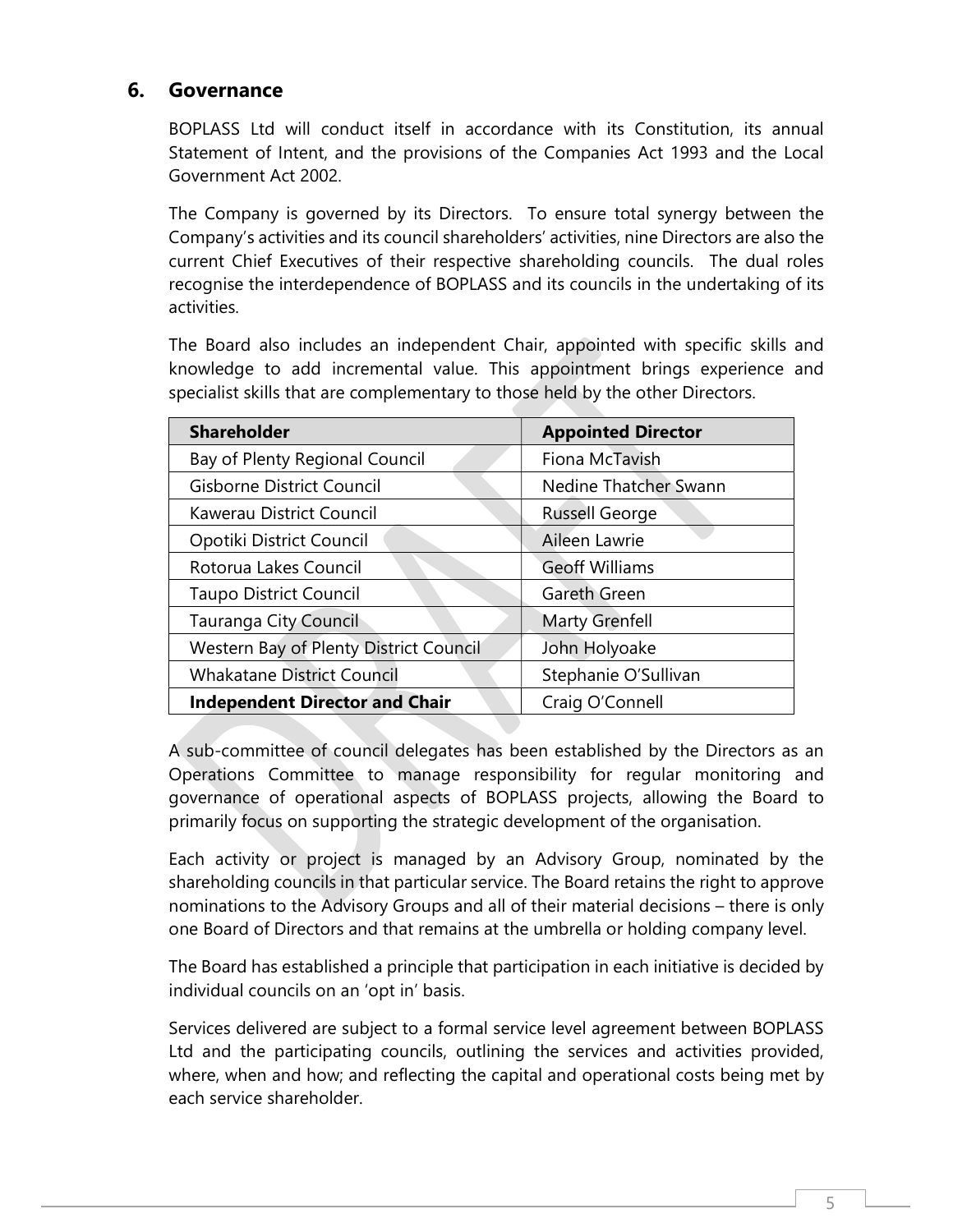Joint Procurement initiatives consistent with their nominated role may be undertaken by any advisory group or as approved by the Operations Committee. In considering Joint Procurement initiatives, the Company will take into account the opportunities available through All of Government (AoG) purchasing arrangements and, where there is demonstrated benefit to the Company or its constituent councils, support such initiatives. In assessing the benefits of a Joint Procurement initiative, opportunities for integration shall be considered. The Board has recognised that the availability of All of Government Procurement options has the potential to impact on BOPLASS' ability to provide procurement options in some categories.

Subject to the approval of shareholders in accordance with the shareholder agreement the Directors may decide that a particular activity is best managed as a subsidiary company and proceed accordingly. Any subsidiary company whose objectives are in accordance with the objectives set out in this Statement of Intent shall not be required to have a separate Statement of Intent.

#### 7. Future Developments

The company recognises the importance of remaining adaptive in what is a complex and changing working environment. BOPLASS continues to look at new opportunities or alternative approaches to progressing projects that benefit our shareholding councils.

The Board recognise that the drive for change and/or collaboration in some key areas of council business will often be led by other groups, e.g. three waters reform, RMA changes. Although BOPLASS may not be leading these specific projects, the organisation may be considered as one of the vehicles available to assist with managing collective regional outputs from these projects.

BOPLASS Joint Procurement opportunities will continue to be actively pursued to ensure maximum savings and benefits are delivered to the participating councils through existing and new contracts.

Joint Procurement initiatives will be considered by the Board and/or its advisory groups where there is demonstrated support from two or more member councils, with councils participating on an opt-in basis.

BOPLASS also recognises the importance of social procurement and will continue to consider the broader social, cultural and environmental outcomes as part of its procurement process.

BOPLASS will explore opportunities for councils to develop ICT solutions using middleware and cloud technologies that allow for future sharing and the development of Shared Services without the wholesale replacement of IT systems.

The Board will be looking for commitment from councils to participate in collaborative services and to provide a lead in the identification and management of opportunities and projects.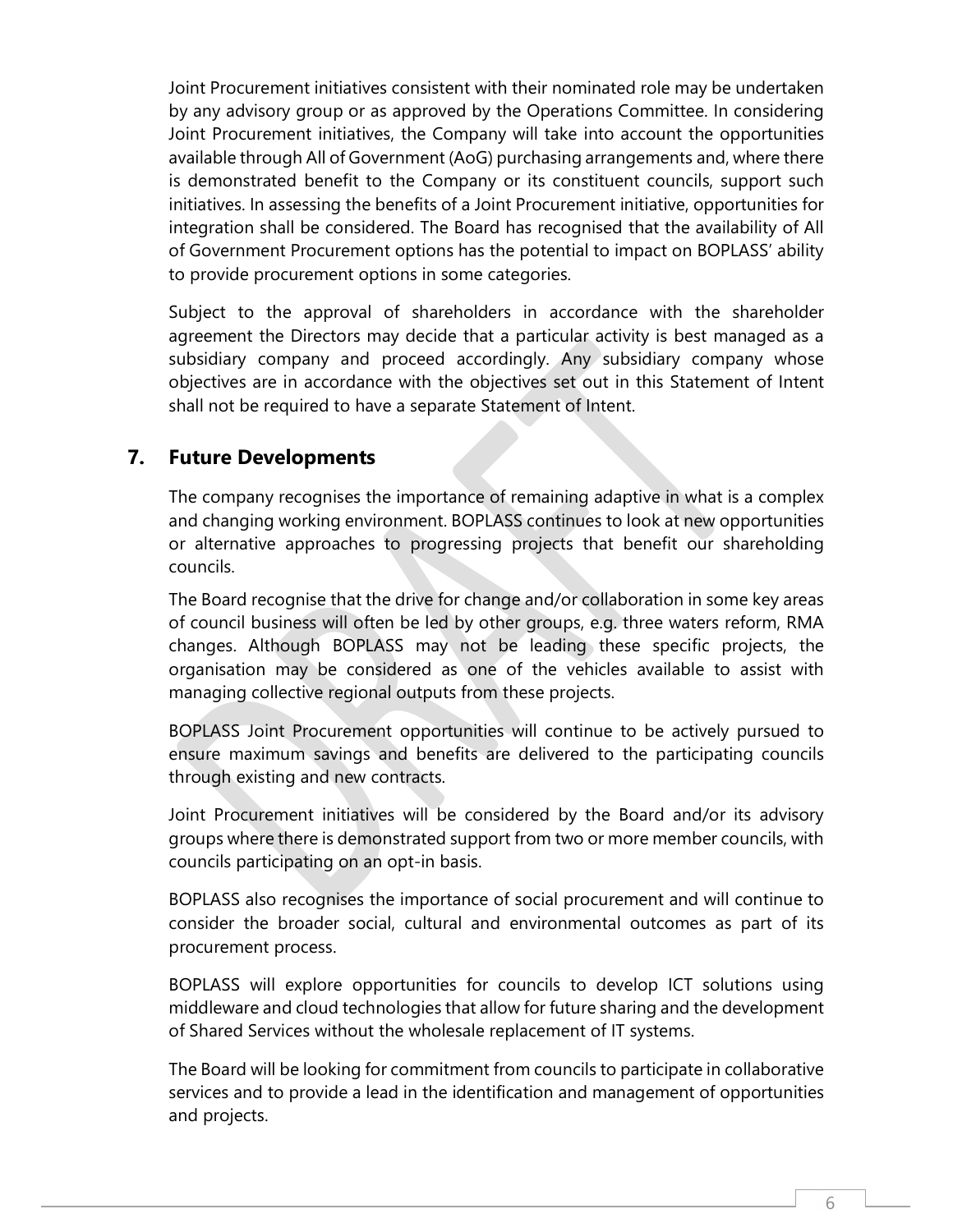#### 8. Inter-Regional Collaboration

The board recognise the benefits of BOPLASS proactively partnering with other local authorities and Shared Services organisations where they are either developing or considering developing cost effective services or Joint Procurement initiatives that are of value to the BOPLASS councils. The Board is looking to expand on this activity and the range of opportunities for inter-regional partnering. BOPLASS will work towards providing improved visibility of projects being undertaken in other regions that may provide for multiple councils to participate in.

Where it is practicable, BOPLASS will work with other LASS or councils to leverage off, or participate in, services established by other collective local government groups.

The Collaboration Portal, established by BOPLASS for the sharing of information on Shared Services or Joint Procurement opportunities, has been made available to the wider local government community to provide better visibility of common projects and to encourage further cross-regional collaboration. BOPLASS will continue to market the benefits of inter-region collaboration and assist other councils through providing support and access to the Collaboration Portal.

BOPLASS has provided substantial savings to its shareholding councils through joint procurement and the Board has tasked BOPLASS with leading further inter-regional joint procurement initiatives that will provide benefit to all parties through an aggregated approach.

Significant benefits and savings have been achieved in the placement of councils' insurance through working in conjunction with other LASS. BOPLASS is considered a key contributor to the development of the interLASS insurance collective. Unfortunately, cost-effective placements and coverage are becoming more challenging to achieve as a result of the hardening of global insurance markets. Opportunities for the LASS groups to share a specialised internal resource to ensure we maintain our favourable position within the insurance industry will be investigated.

#### 9. Stakeholder Engagement

BOPLASS recognises the ambitious plans our constituent councils have for their communities and endeavours to support these aspirations through:

- Regular engagement at project, management and governance level;
- Including councils' short, medium and long-term goals within BOPLASS planning;
- Using quality information from councils to guide our decision-making;
- Identifying and developing services that directly benefit councils and/or their communities;
- Monitoring councils' future plans and remaining agile to change to include these aspirations in our own planning;
- Ensuring Operation Committee members include regular communication about individual council LTP developments to assist BOPLASS with aligning with councils' strategic direction;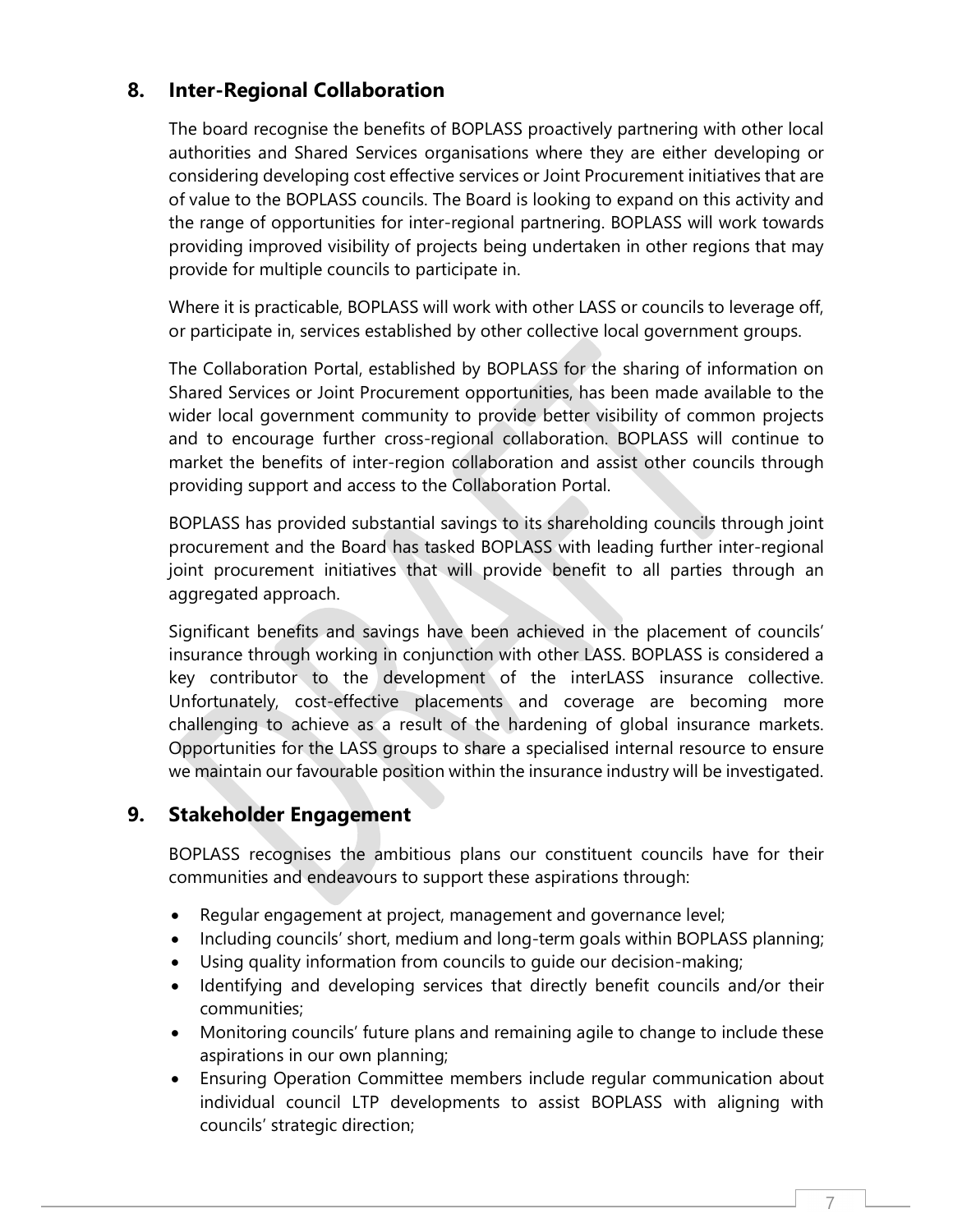- Regularly communicating to ensure stakeholders are aware of what we are doing and why we are doing it;
- Involving councils in our decision-making and planning.

#### 10. Performance Targets

To ensure the Company continues to operate effectively in both governance and management terms over the next three years the targets are to:

| <b>Target</b>                                                                                                                                                                                                                                                 | How                                                                                                                                                                                                                                                                                                          | <b>Measure</b>                                                                                                                                                                                                  |
|---------------------------------------------------------------------------------------------------------------------------------------------------------------------------------------------------------------------------------------------------------------|--------------------------------------------------------------------------------------------------------------------------------------------------------------------------------------------------------------------------------------------------------------------------------------------------------------|-----------------------------------------------------------------------------------------------------------------------------------------------------------------------------------------------------------------|
| Ensure supplier agreements<br>are proactively managed to<br>maximise benefits for BOPLASS<br>councils.                                                                                                                                                        | Manage and/or renegotiate<br>existing contracts.                                                                                                                                                                                                                                                             | Contracts reviewed annually to<br>test for market competitiveness.<br>New suppliers are awarded<br>contracts through a competitive<br>procurement process involving<br>two or more vendors where<br>applicable. |
| Investigate new Joint<br>Procurement initiatives for<br>goods and services for<br><b>BOPLASS</b> councils.                                                                                                                                                    | Procure from sources offering<br>best value, service, continuity<br>of supply and/or continued<br>opportunities for integration.<br>(Current identified projects are<br>listed in Appendix B.)                                                                                                               | A minimum of four new<br>procurement initiatives<br>investigated. Initiatives provide<br>financial savings of greater than<br>5% and/or improved service<br>levels to the participating<br>councils.            |
| Identify opportunities to<br>collaborate with other LASS in<br><b>Procurement or Shared Service</b><br>projects where alliance<br>provides benefits to all parties.                                                                                           | BOPLASS to regularly engage<br>with other LASS to identify and<br>explore opportunities for<br>further inter-regional<br>collaboration.                                                                                                                                                                      | Quarterly reporting on<br>engagement and a minimum of<br>one new collaborative initiative<br>undertaken annually.                                                                                               |
| Further develop and extend<br>the Collaboration Portal for<br>access to, and sharing of,<br>project information and<br>opportunities from other<br>councils and the greater Local<br>Government community to<br>increase breadth of BOPLASS<br>collaboration. | Increase usage of the<br>Number of listed projects to<br><b>Collaboration Portal by</b><br>increase by 5% per year.<br>Number of active users to<br>providing support and training<br>material for new and existing<br>increase by 5% per year.<br>users.<br>Proactively market the benefits<br>to councils. |                                                                                                                                                                                                                 |
| Communicate with each<br>shareholding council at<br>appropriate levels.                                                                                                                                                                                       | Meeting with members of<br>Executive Leadership Team.                                                                                                                                                                                                                                                        | At least one meeting per year.                                                                                                                                                                                  |
| Ensure current funding model<br>is appropriate.                                                                                                                                                                                                               | Review BOPLASS expenditure<br>and income and review council<br>contributions and other<br>sources of funding.                                                                                                                                                                                                | Performance against budgets<br>reviewed quarterly. Company<br>remains financially viable.                                                                                                                       |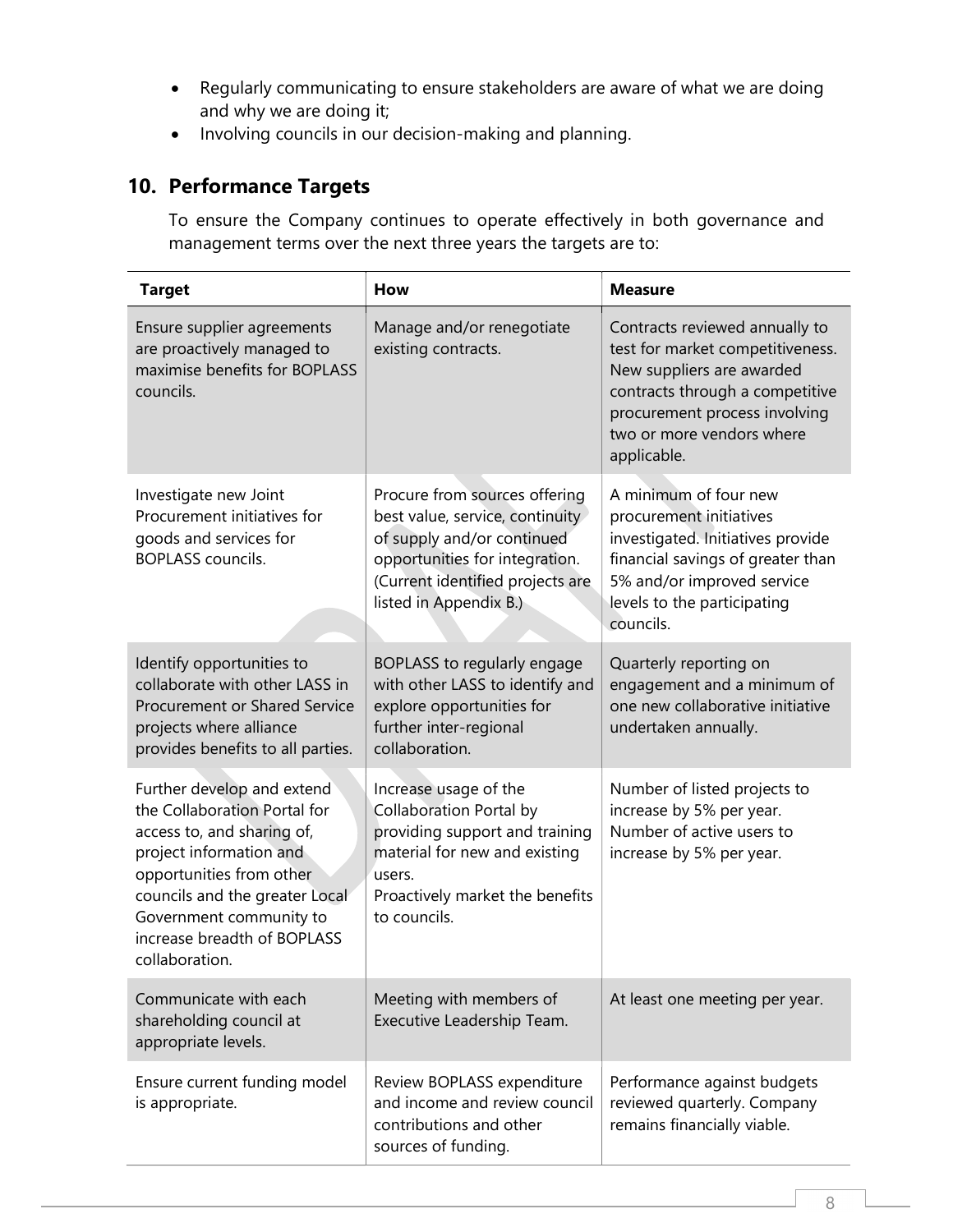#### 11. Balance Sheet Ratios

The Local Government Act 2002 Schedule 8 (9) requires the SOI to include the projected ratio of shareholders' funds to total assets within the Forecast Statement of Financial Position. As at 30 June 2021 the consolidated Shareholder funds comprised \$45,826 and the total assets were \$1,492,395. The resulting ratio is 3.07%.

As asset owning Shared Services are approved, the Board will, if appropriate, provide a mechanism for the recognition of each council's contribution.

#### 12. Accounting Policies

#### 12.1 Statement of Accounting Principles

The Company will adopt accounting practices that comply with NZ IFRS, the requirements of the LGA and the Financial Reporting Act 1993.

#### 12.2 IPSAS Accounting Standards

As a Public Sector Public Benefit Entity (PS PBE), the Company has elected to report using International Public Sector Accounting Standards for Public Benefit Entities under Tier 3 PBE standards.

#### 12.3 Measurement Basis

The Company will follow generally accepted international accounting principles for reporting of earnings and financial position.

#### 12.4 Specific Accounting Principles

The following are principles which will have a significant effect on the measurement of financial position:

- Accounts Receivable are stated at their expected realisable value after writing off any known bad debts and providing for doubtful debts.
- Investments are valued at the prevailing market value.
- Fixed assets are recorded at cost, less accumulated depreciation.
- Any liability for overseas funding of equipment, systems or services is based on the prevailing exchange rate as at balance date.
- Where intangible assets are purchased, such as intellectual property, these are capitalised and written off on a straight line basis over their expected life, but no greater than four years.
- All assets are depreciated over their expected useful lives. Depreciation is provided on a diminishing value basis over the estimated useful life, at the same rate as is allowed by the Income Tax Act 1994.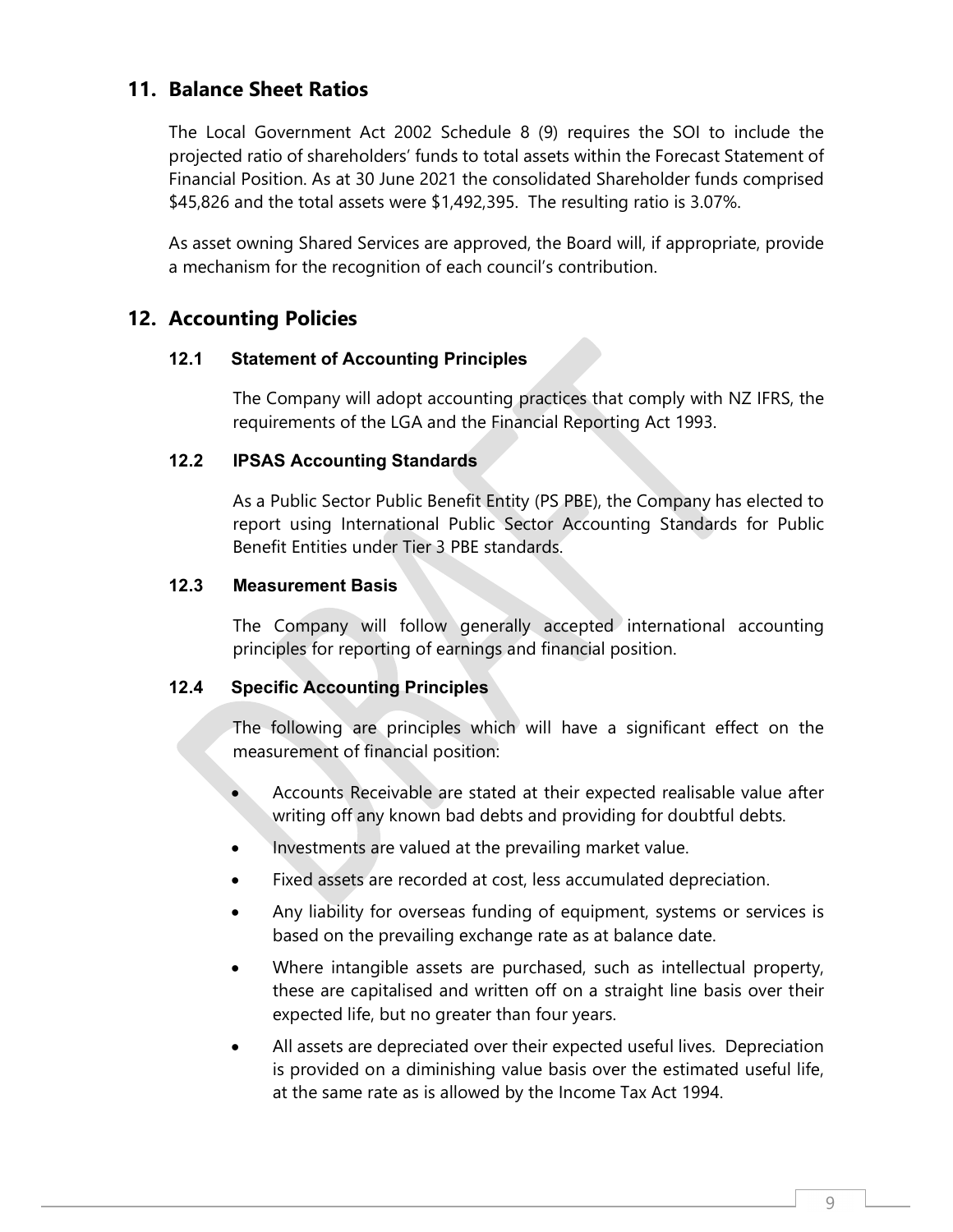- It is not envisaged that the Company will hold inventories, other than those that might relate to providing information services to a number of parties. They will be valued at net realisable value.
- Taxation will be provided as required in line with relevant legislation.
- In accordance with the Public Audit Act 2001 and the Local Government Act 2002, the office of the Auditor General will be responsible for the audit of the Company's financial statements.

#### 13. Distributions to Shareholders

The Company is not expected to make profits that would ordinarily be distributed by way of dividends. Any surplus funds (after tax) remaining from an activity or the annual operations of the Company shall be carried forward to the ensuing year and may be used to reduce service costs, invest in further developing other services, and/or as the Directors may decide.

#### 14. Information to be Provided to Shareholders

The Company will deliver the following statements to shareholders:

- On a three monthly basis the Financial Position and Cashflow.
- Within two months of the end of the first half of the financial year: Financial Performance and Financial Position.
- Within three months of the end of the financial year the following audited statements: Financial Position, Movements in Equity, Cashflows, Service Performance plus a summary of how the Company has tracked against its objectives and prospects for the next financial year, and a report on the Company's medium to long term plans.
- Six monthly summaries of project activities included in Half Yearly and Annual Reports.

#### 15. Procedures for the Purchase and Acquisition of Shares

The Board will give approval before BOPLASS Ltd subscribes for, purchases or otherwise acquires shares in any company or other organisation, which is external to the group.

#### 16. Activities for Which the Board Seeks Compensation

The ongoing activities to identify, develop, procure Shared Services will be budgeted for in advance, subject to a business case and either funded by individual councils without BOPLASS Ltd involvement, or agreed by the Board to be funded by BOPLASS Ltd with consequent recovery from participating councils.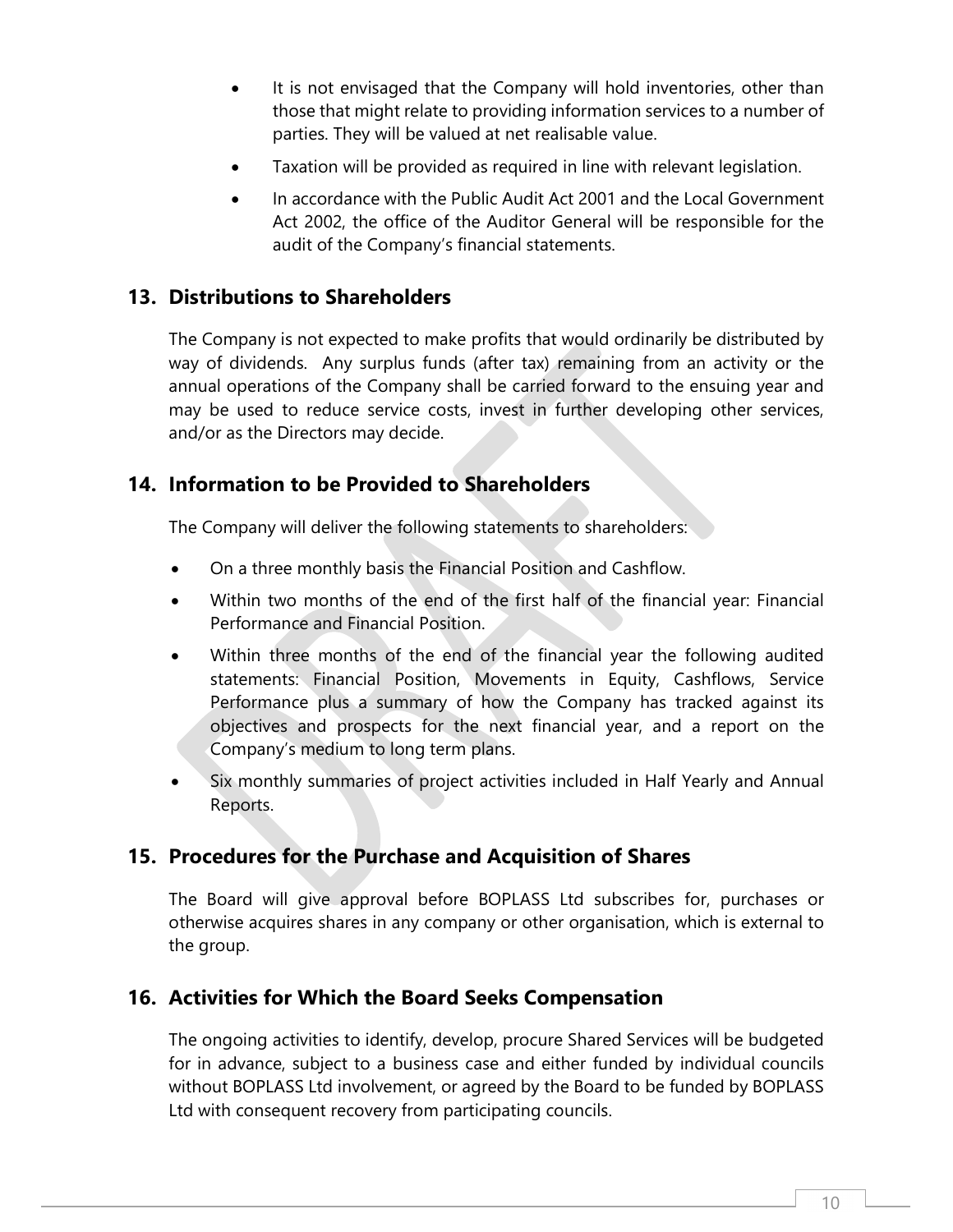Shareholding councils will make a contribution to the operational costs of the Company on an annually agreed basis.

The Company will also seek contributions by way of a levy or administration charges on services provided or administered. In determining an appropriate charge, the Directors may take into account the cost of running the Company, its future operational requirements, the nature and cost of the service provided, benefits achieved and councils' ability to pay.

The Company may provide services (at a cost recovery or a cost plus basis) to other non-shareholding councils within or beyond the region. Any surplus from such activity will be used to either reduce service costs and/or invest in further developing of that or other services, as agreed by the Advisory Group and by the Board.

#### 17. Value of Shareholder's Investment

The Directors estimate that, at this stage, BOPLASS Ltd has limited commercial value. As each shareholder's investment in BOPLASS Ltd is less than \$20,000, the Board believe that fairly represents the value of their investment. The Directors will reassess the value of this shareholding on or about the 1st of March each year.

#### 18. Financial Forecasts

The Forecast Financial Statements for the years 2022-2025 are included (Appendix A).

The Aerial Photography revenue/expenses reflects the flying programme determined by the participating councils which includes interim flying programmes and extensive region-wide flying programmes over the next five years.

A continued increase in Recoveries has been forecast to reflect the direct recovery of purchases made on behalf of councils through Joint Procurement projects.

It is the company's intention to always fully recover costs incurred on behalf of participating councils.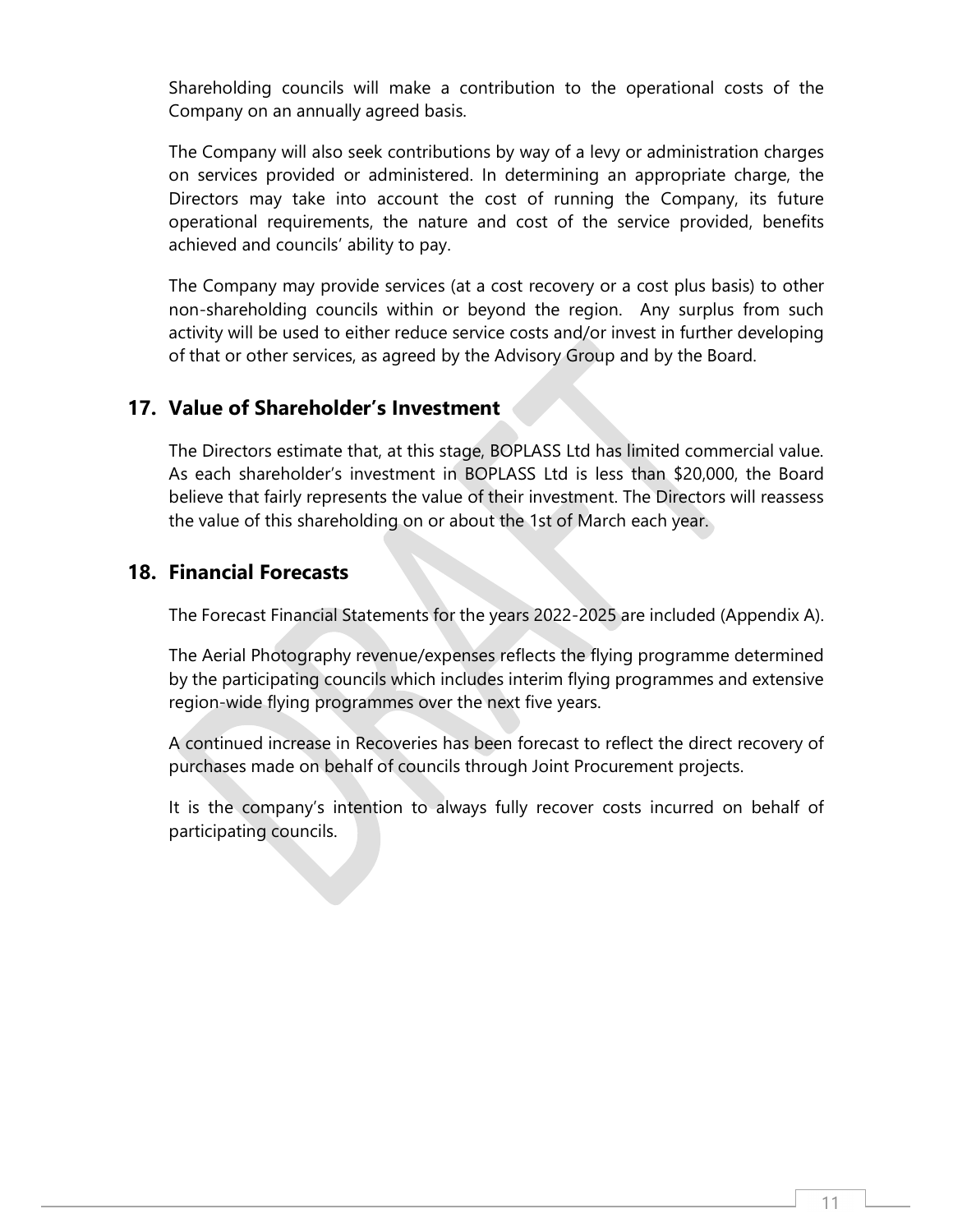# Appendix A

| SOI Forecast 2021/24                             | <b>Budget</b><br>2021/22 | <b>Forecast</b><br>2022/2023 | <b>Forecast</b><br>2023/2024 | <b>Forecast</b><br>2024/2025 |
|--------------------------------------------------|--------------------------|------------------------------|------------------------------|------------------------------|
| <b>REVENUE</b>                                   |                          |                              |                              |                              |
| <b>Revenue - Core</b>                            | 306,339                  | 313,992                      | 321,837                      | 329,878                      |
| <b>Bank Interest Received</b>                    | 200                      | 200                          | 200                          | 200                          |
| Council Contribution                             | 306,139                  | 313,792                      | 321,637                      | 329,678                      |
|                                                  |                          |                              |                              |                              |
| <b>Revenue - Projects</b>                        | 1,199,000                | 1,301,600                    | 1,211,100                    | 1,421,200                    |
| Aerial Photography Income                        | 300,000                  | 400,000                      | 300,000                      | 500,000                      |
| <b>Bank Interest Received</b>                    | 6,000                    | 4,100                        | 4,100                        | 4,200                        |
| <b>Collaboration Portal</b>                      | 45,000                   | 50,000                       | 55,000                       | 55,000                       |
| Lease Income - ICN                               | 135,000                  | 130,000                      | 125,000                      | 125,000                      |
| Lease Income - Video Confer.                     | 30,500                   | 15,000                       | 15,000                       | 15,000                       |
| Rebates                                          | 2,500                    | 2,500                        | 2,000                        | 2,000                        |
| Recoveries                                       | 680,000                  | 700,000                      | 710,000                      | 720,000                      |
| <b>Total Operating Revenue</b>                   | 1,505,339                | 1,615,592                    | 1,532,937                    | 1,751,078                    |
| <b>EXPENSES</b>                                  |                          |                              |                              |                              |
| <b>Expenditure - Core</b>                        | 374,950                  | 384,570                      | 396,453                      | 404,999                      |
| ACC                                              | 800                      | 850                          | 900                          | 950                          |
| Accommodation & Travel                           | 2,000                    | 2,100                        | 2,200                        | 2,200                        |
| Accounting & Audit                               | 20,700                   | 21,300                       | 22,000                       | 22,800                       |
| Administration                                   | 17,300                   | 17,500                       | 18,000                       | 18,500                       |
| Amortisation                                     | 5,000                    | 7,700                        | 8,700                        | 9,400                        |
| <b>Bank Fees</b>                                 | 200                      | 200                          | 200                          | 200                          |
| Conferences                                      | 2,000                    | 2,100                        | 2,200                        | 2,200                        |
| Depreciation                                     | 650                      | 650                          | 650                          | 650                          |
| Directors costs                                  | 21,000                   | 21,000                       | 23,000                       | 24,000                       |
| Fringe Benefit Tax                               | 3,500                    | 3,500                        | 4,000                        | 4,500                        |
| General & Catering                               | 2,000                    | 2,200                        | 2,400                        | 2,400                        |
| Health and Safety                                | 1,000                    | 1,000                        | 1,000                        | 1,000                        |
| Insurance                                        | 9,500                    | 10,500                       | 12,000                       | 13,000                       |
| Interest Paid - TCC Loan                         | 500                      | 500                          | 500                          | 500                          |
| Legal                                            | 2,000                    | 2,000                        | 2,000                        | 2,500                        |
| Salaries                                         | 278,000                  | 282,170                      | 286,403                      | 290,699                      |
| Salaries - C'Portal Opex                         | $-16,500$                | $-16,500$                    | $-17,000$                    | $-18,000$                    |
| <b>Staff Support Costs</b>                       | 17,000                   | 17,500                       | 18,500                       | 18,500                       |
| <b>Staff Training Costs</b>                      | 2,000                    | 2,000                        | 2,500                        | 2,500                        |
| Subscriptions                                    | 1,000                    | 1,000                        | 1,000                        | 1,000                        |
| Tax Advice                                       | 5,300                    | 5,300                        | 5,300                        | 5,500                        |
| <b>Expenditure - Projects</b>                    | 1,130,389                | 1,231,022                    | 1,136,484                    | 1,346,079                    |
| Aerial Photography Expense                       | 300,000                  | 400,000                      | 300,000                      | 500,000                      |
| <b>Collaboration Portal Opex</b>                 | 26,119                   | 27,122                       | 27,884                       | 27,979                       |
| Lease Expense - ICN                              | 129,600                  | 124,800                      | 120,000                      | 120,000                      |
| Lease Expense - Video Confer.                    | 28,670                   | 14,100                       | 14,100                       | 14,100                       |
| Projects - Recoveries                            | 646,000                  | 665,000                      | 674,500                      | 684,000                      |
| <b>Total Operating Expenditure</b>               | 1,505,339                | 1,615,592                    | 1,532,937                    | 1,751,078                    |
|                                                  |                          |                              |                              |                              |
| <b>Operational Surplus/ (Deficit) before Tax</b> | $\pmb{0}$                | $\pmb{0}$                    | $\mathbf 0$                  | $\mathbf 0$                  |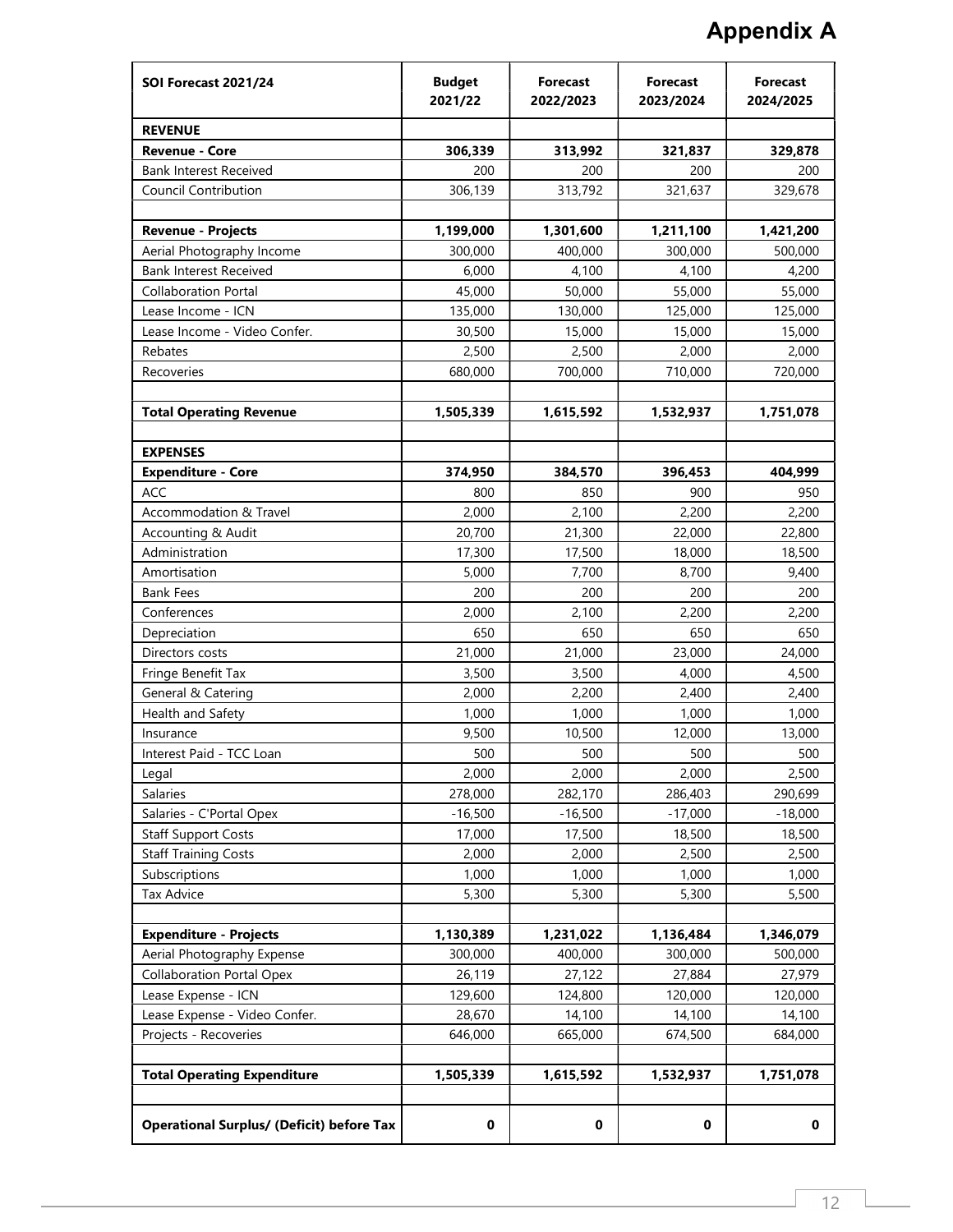# Appendix B

### Completed Joint Procurement Projects

Requiring ongoing management for performance, renewal or replacement:

- Collective Geospatial training
- Aerial Imagery
- Provincial Growth Fund co-funding for LiDAR Capture
- Antenno community engagement app
- Insurance Valuations
- Contractor online inductions
- Eastern BOP Electricity
- Health and Safety Management Software
- Solid Waste Management
- Insurance Forums
- Asbestos protocols
- Sustainable Public Procurement
- Health and Safety Benchmarking
- Council Library and cloud services
- Inter-Council Network (ICN) review, redesign and renegotiation
- Debt Collections
- Collaboration Portal
- Capital Construction and Civil Works Projects
- Inter-LASS collaboration
- Spark Fortigate Firewall Services
- Evolution Networks Wireless WAN
- Office supplies
- Banking
- Postal services
- Courier services
- Fuel
- Advertising services
- Travel and accommodation services
- Air travel
- Insurance brokerage
- Risk management
- N3/GSB
- GIS software
- Health insurance
- Security services
- Antivirus software
- Video conferencing
- Above ground asset insurance
- GPS vehicle tracking
- Archaeological services
- Telephony voice, data, mobile
- Reprographic printers/copiers
- Media monitoring services
- EFTPOS services
- Historical imagery digitisation
- Online services
- Internal audit services
- Health and safety training services
- Risk management workshops
- Infrastructure Insurance
- Collective H&S training
- EMA membership
- Environmental insurance
- Print Media Copyright Services
- Health and Safety software
- Tender Facilitation
- Regional LiDAR Capture
- Standards NZ
- Accounts Payable Automation Software
- FME Server
- Human Resources Information Systems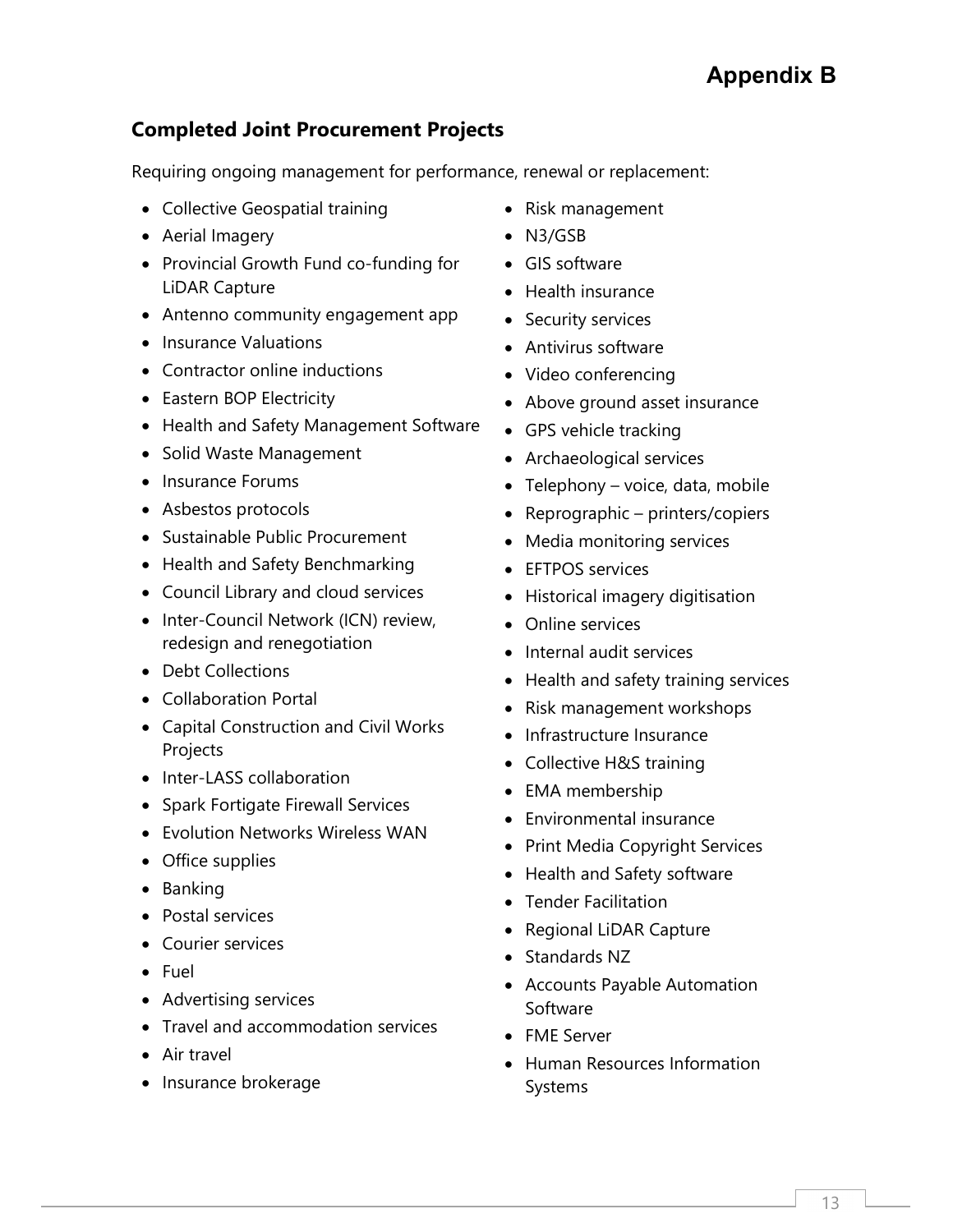# Appendix B

#### Identified Joint Procurement Projects

- Civil works contracts
- Civil works materials
- Infrastructure valuation services
- High volume print
- Electronic document management
- Archives
- Document storage
- Document scanning
- Agenda management software
- ICT security policies
- Business continuity
- $\bullet$  IT applications
- Property valuation services
- Telephony platform
- Chemicals
- Digital signatures

#### • Recruitment/candidate management

- Surveys and research
- Media distribution services
- CD emergency notifications
- Fleet purchasing
- Push wireless
- Fleet management
- Community communication systems
- Lone worker field solutions
- LiDAR acquisition PGF
- Drug & alcohol testing
- Electronic agenda and minute management
- Occupational health
- Health & Safety training

## Collaborative Projects

Managed by BOPLASS or by one or more constituent councils:

- $\bullet$  IT hosting / laaS
- Shared datacentre
- Internal audit services
- GIS web services
- Shared licence server
- Contractor H&S prequalification
- Radio telephony strategy
- Collaboration Portal
- After hours call management
- Archive service
- Debt management
- Health and safety auditing
- Inter-council network (ICN)
- Smart cities
- Section 17A reviews
- Video conferencing
- GIS imagery data storage
- Historic aerial imagery
- Sustainable procurement
- Diversion of putrescible waste from landfill
- Civil works projects marketing
- Robotics processing automation
- Civil Defence Emergency Management
- Insurance Valuations
- Inter-LASS collaboration
- Regional waste operator licensing and data collection
- Zoom licencing and group plan